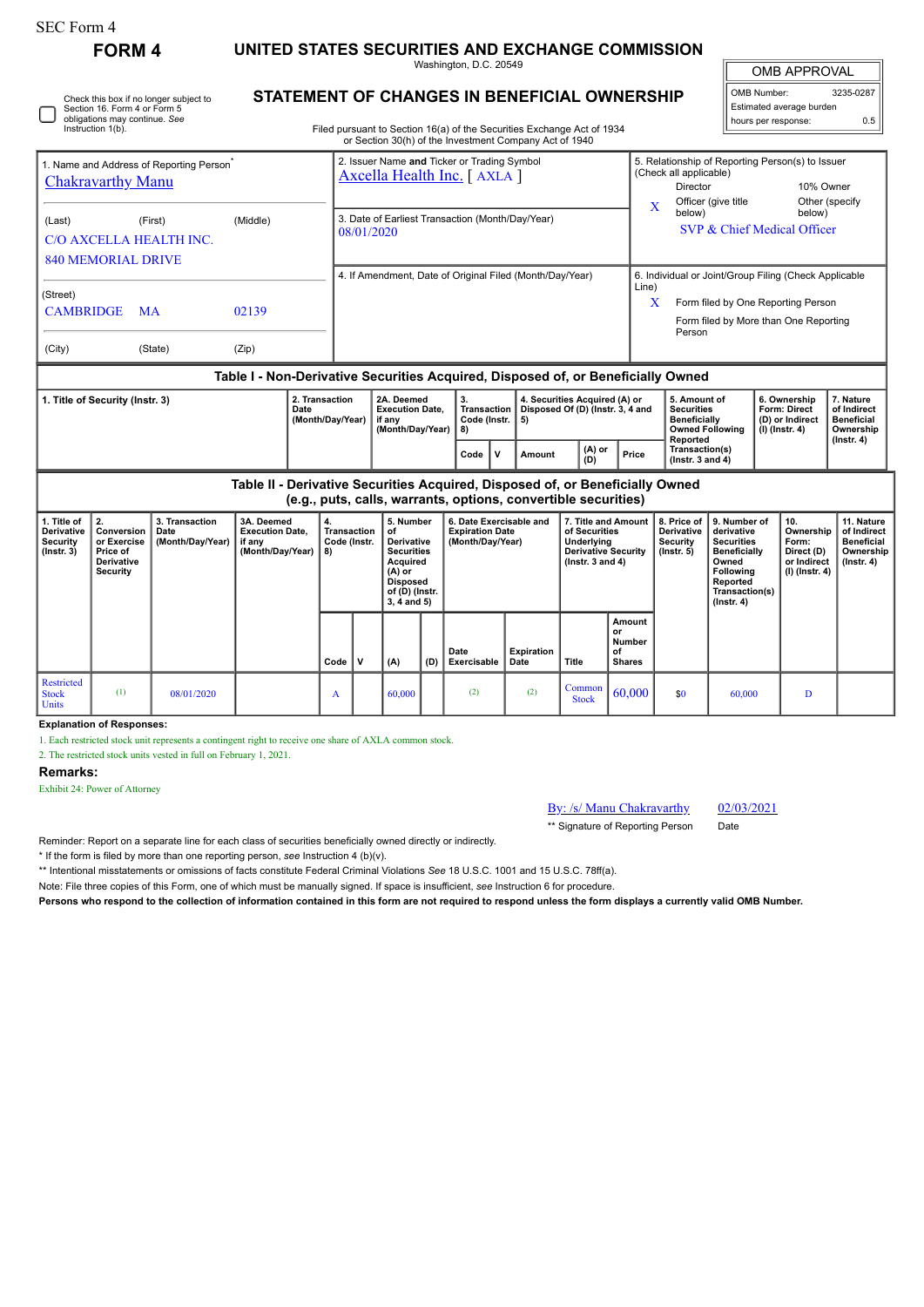## **POWER OF ATTORNEY**

Know all by these presents, that the undersigned hereby constitutes and appoints each of Laurent Chardonnet and Paul Fehlner, signing singly, the undersigned's true and lawful attorney-in-fact to:

- (1) execute for and on behalf of the undersigned, in the undersigned's capacity as an officer and/or director of Axcella Health Inc. (the "**Company**"), (i) Form ID, including any attached documents, to effect the assignment of codes to the undersigned to be used in the transmission of information to the United States Securities and Exchange Commission using the EDGAR System, (ii) Forms 3, 4 and 5, (iii) Schedule 13D, (iv) Schedule 13G and (v) amendments of each thereof, in accordance with Section 16(a) of the Securities Exchange Act of 1934, as amended, and the rules thereunder;
- (2) do and perform any and all acts for and on behalf of the undersigned which may be necessary or desirable to complete and execute any such Form 3, 4 or 5, Schedule 13D. Schedule 13G or any amendments thereto and timely file such form with the United States Securities and Exchange Commission and any stock exchange or similar authority; and
- (3) take any other action of any type whatsoever in connection with the foregoing which, in the opinion of such attorney-in-fact, may be of benefit to, in the best interest of, or legally required by, the undersigned, it being understood that the documents executed by such attorneyin-fact on behalf of the undersigned pursuant to this Power of Attorney shall be in such form and shall contain such terms and conditions as such attorney-in-fact may approve in such attorney-in-fact's discretion.

The undersigned hereby grants to each such attorney-in-fact full power and authority to do and perform any and every act and thing whatsoever requisite, necessary, or proper to be done in the exercise of any of the rights and powers herein granted, as fully to all intents and purposes as the undersigned might or could do if personally present, with full power of substitution or revocation, hereby ratifying and confirming all that such attorney-in-fact, or such attorney-in-fact's substitute or substitutes, shall lawfully do or cause to be done by virtue of this Power of Attorney and the rights and powers herein granted. The undersigned acknowledges that the foregoing attorneys-in-fact, in serving in such capacity at the request of the undersigned, are not assuming, nor is the Company assuming, any of the undersigned's responsibilities to comply with Section 16 or Regulation 13D-G of the Securities Exchange Act of 1934, as amended. The undersigned hereby agrees to indemnify the attorney-in-fact and the Company from and against any demand, damage, loss, cost or expense arising from any false or misleading information provided by the undersigned to the attorney-in-fact.

This Power of Attorney shall remain in full force and effect until the undersigned is no longer required to file Forms 3, 4 and 5 with respect to the undersigned's holdings of and transactions in securities issued by the Company, unless earlier revoked by the undersigned in a signed writing delivered to the foregoing attorneys-in-fact. This Power of Attorney may be filed with the United States Securities and Exchange Commission as a confirming statement of the authority granted herein. This Power of Attorney supersedes any prior power of attorney in connection with the undersigned's capacity as an officer and/or director of the Company. This Power of Attorney shall expire as to any individual attorney-in-fact if such attorney-in-fact ceases to be an executive officer of the Company.